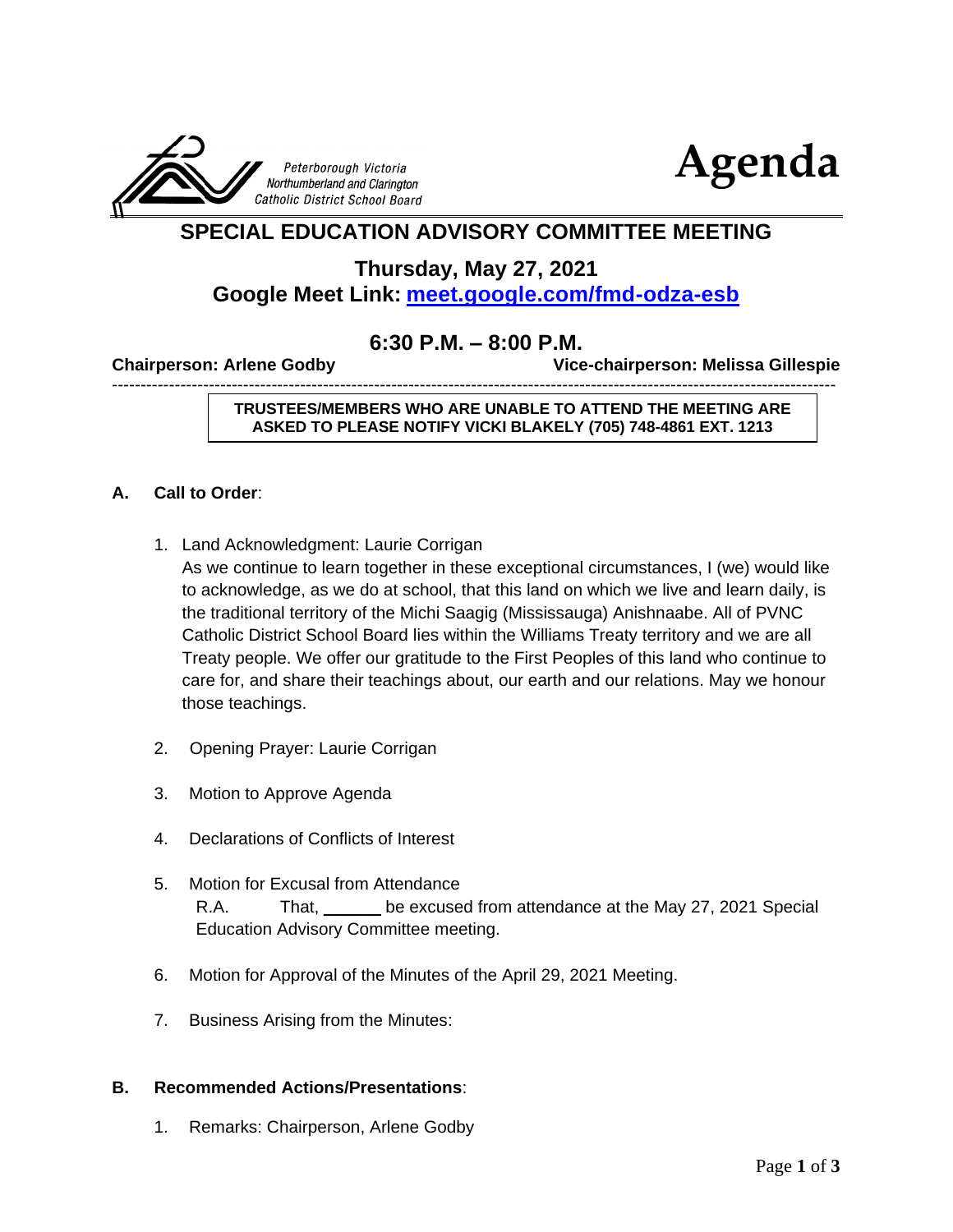- 2. Remarks: Superintendent of Learning/Special Education Services, Laurie Corrigan
- 3. Update from Trustees
- 4. [Special Education Plan](https://www.pvnccdsb.on.ca/wp-content/uploads/2020/11/2020-Special-Education-Plan.pdf) Review and Ministry Checklist June SEAC Meeting

#### **C. Discussion Items:**

- A. SEAC Meeting Presentations:
	- 1. Teacher of the Blind Theresa Godin, Itinerant Teacher, Blind Education

From Presentations:

- i. What are the key learnings from the presentation?
- ii. What do parents need to know?
- iii. What options exist to get this information to parents?
- iv. How can SEAC support parents in this process?
- v. What can your associations/organizations add specifically to the learning today if any?
- B. Correspondence Items:
	- 1. PVNCCDSB Draft Letter to Minister of Education
- C. Information Items:
	- 1. Autism Ontario Update
	- 2. Down Syndrome Association of Peterborough Update
	- 3. Grandview Kids Update
- D. Old Business:
	- 1. PAAC Survey Recommendations from previous [Minutes of March 25, 2021](https://www.pvnccdsb.on.ca/wp-content/uploads/2018/08/SEAC-Minutes-March-25-2021.pdf)
- E. New Business:

#### **D. Next Meeting**:

#### 1. **2020-2021 Meeting Dates:**

Thursday, June 17, 2021 – Role of the Special Education Consultant Budget & Spec. Ed. Staffing, and Special Education Plan Review Location: Virtually Time: 6:30 – 8:00 p.m.

- 2. Selection of Members for Territorial Recognition, Opening and Closing Prayers
- **E. Conclusion**: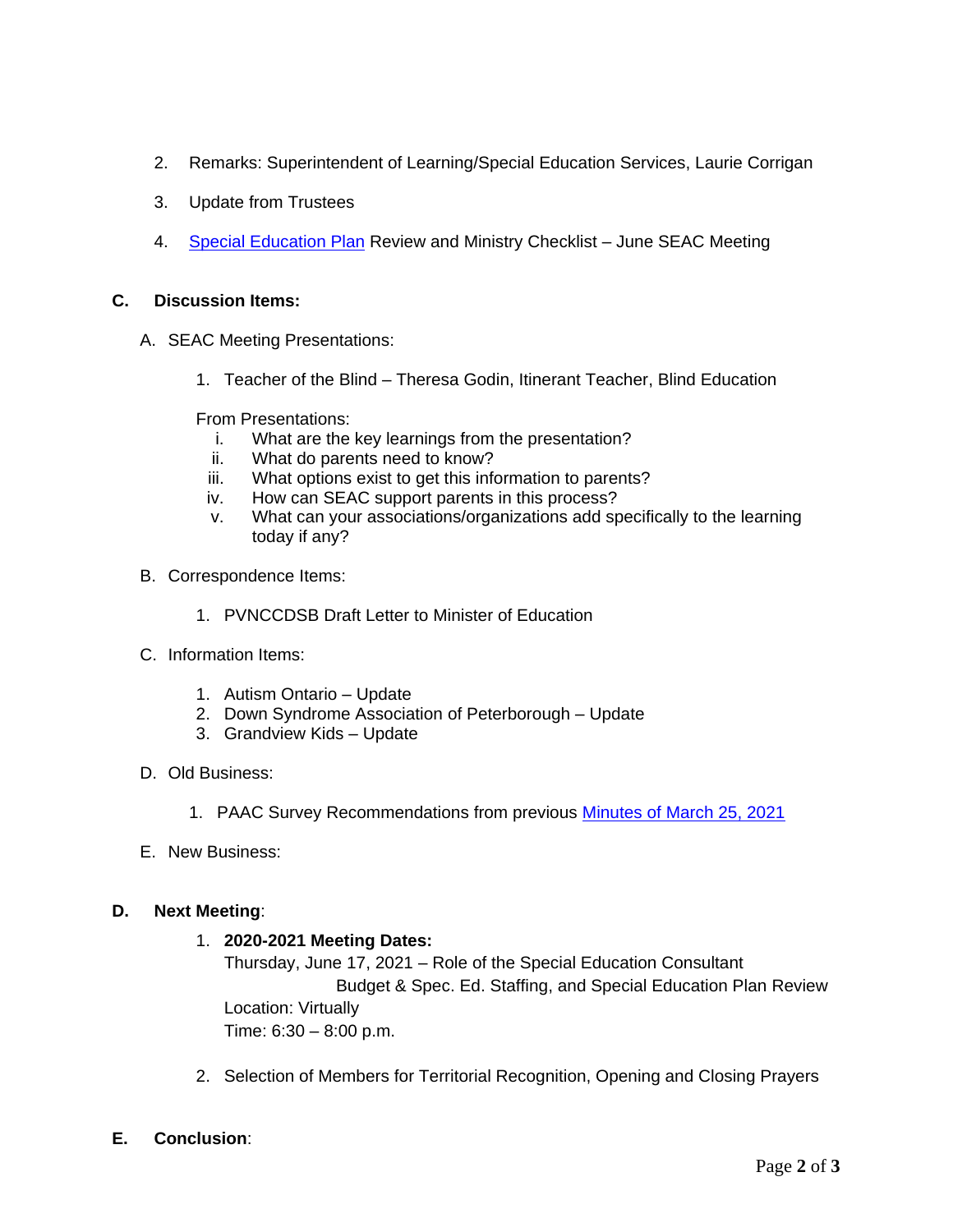- 1. Closing Prayer: Laurie Corrigan
- 2. Adjournment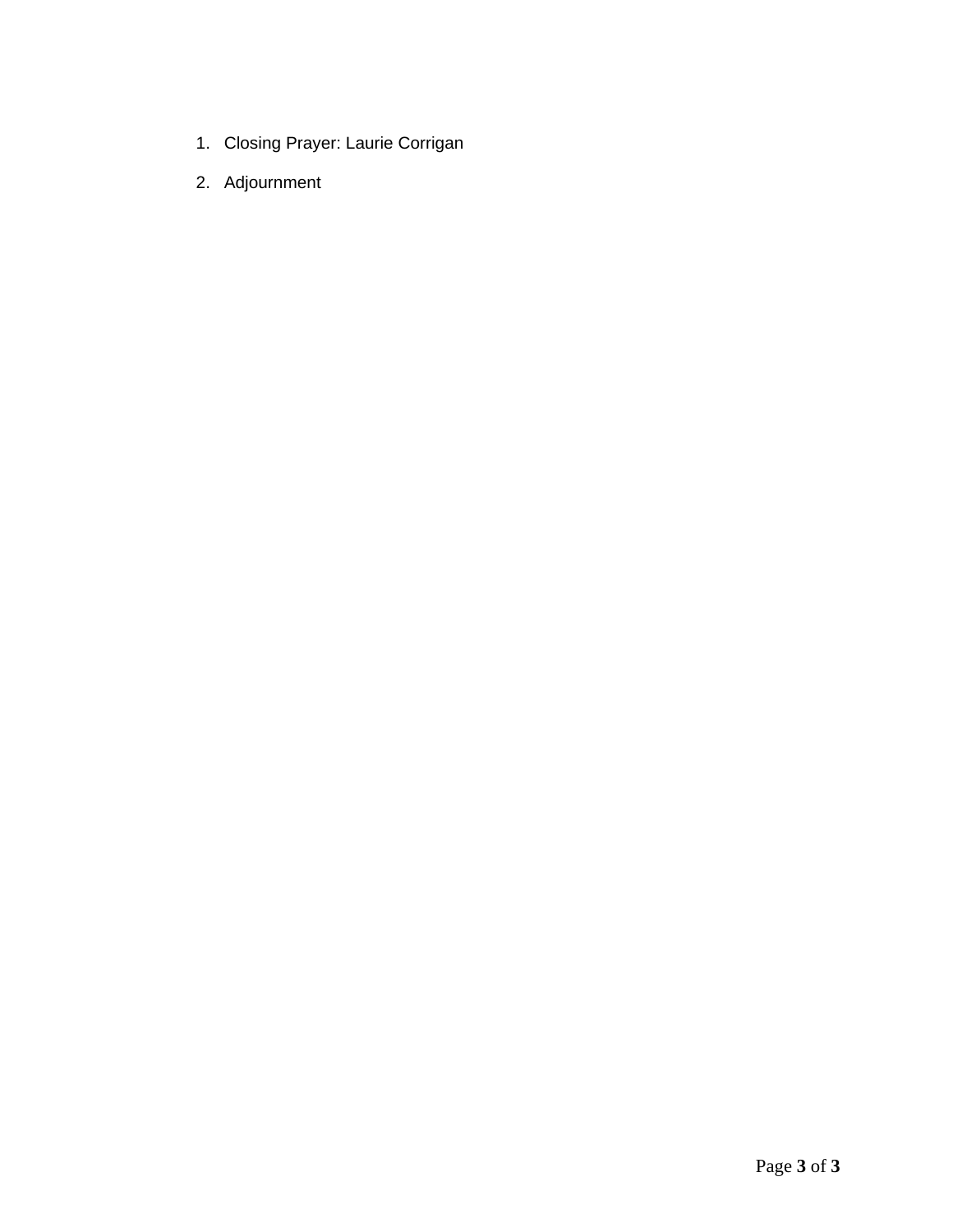# **Autism Ontario**

# **Game Night**

Adults on the spectrum are invited to join Autism [Ontario](https://www.facebook.com/autismontarioprovincial/?__cft__%5b0%5d=AZV78ovX9m0okguw2utYNFj7A3l8-d-pzG46TvrGVqH5vukVReVmHkQ6iZxckStWsvF9sFfg9FQv4EunBVHLo_HipK8tRkqkXy4jA1wozjdC3vnK8mNu0fcRGeRVkwoOZDwJHEEeeI36j2R0Q2u9uOHF&__tn__=kK-R) on **Saturday, May 22nd for a GAME NIGHT** to play Family Feud led by Teambonders! The game will focus on teams working together in virtual meeting rooms, in real time, to submit an overall 'group' answer. We want you to collaborate, socialize, and have fun! Register here: [https://bit.ly/33NwFQP](https://bit.ly/33NwFQP?fbclid=IwAR10tC2y8DRY6ZGwIxgbi7bssCk0J8qKqhLi79Hy8XxvAzUCPsVe9-2EahM)

# **OAP Sessions**

- 1. Do you have questions about OAP expense reconciliation? Our Service Navigators are offering virtual "How to Submit Your OAP Expenses" Information Sessions that will cover tips and tricks on managing your funds, eligible expense headings and subcategories, and how to fill out the online expense form. Please register for the session that is convenient for you! [https://bit.ly/2Xg0tDo](https://bit.ly/2Xg0tDo?fbclid=IwAR0ueOP2KU_fQqr8ofTpFKn7hI7G7gkruBbY9B78WNj51GpIIFH0fTQzxRM)
- 2. Want to learn more about how to maximize your Interim One-Time Funding? Or about how to complete the OAP Expense form and apply for a second round of funding? We've added several information sessions which you can find on our events page! [https://www.autismontario.com/events?custom\\_326=East...](https://www.autismontario.com/events?custom_326=East...)

## **Webinars**

- 1. Join us on May 28 for our webinar **"Technical Safety Online - Do's and Don'ts"** with Sarah Southey, Nicole Lisi and self advocate Katie Sedej. This webinar is geared at helping adolescents with autism understand potential online safety issues. We will walk through the topics of red flags, privacy, online friends, and buying and selling items online. Register Here: [http://bit.ly/Webinar-Cyber-Safety](https://bit.ly/Webinar-Cyber-Safety?fbclid=IwAR06FxfI-drW0SX-PkKTSXTtxsWYa9W5x6PZNbVEw9K7RBPQgUS0qNBs9ks)
- 2. **Introduction Autism & Autism Ontario!** Learn about Autism Ontario services and supports, gain an understanding of autism, and connect with an Autism Ontario representative. Webinar for caregivers on Tuesday, May 25th at 12:00pm: [https://bit.ly/Autism-](https://bit.ly/Autism-AutismOntario?fbclid=IwAR0ueOP2KU_fQqr8ofTpFKn7hI7G7gkruBbY9B78WNj51GpIIFH0fTQzxRM)[AutismOntario](https://bit.ly/Autism-AutismOntario?fbclid=IwAR0ueOP2KU_fQqr8ofTpFKn7hI7G7gkruBbY9B78WNj51GpIIFH0fTQzxRM) and Webinar for professionals on Wednesday May 26th at 12:00pm: [https://bit.ly/Autism-AutismOntario-Professionals](https://bit.ly/Autism-AutismOntario-Professionals?fbclid=IwAR1b6kliaaDnOJ1tjKvOKttvwgdfK0HPnfCHxF2x1Y3C0TwSAVSRpCkzkdQ)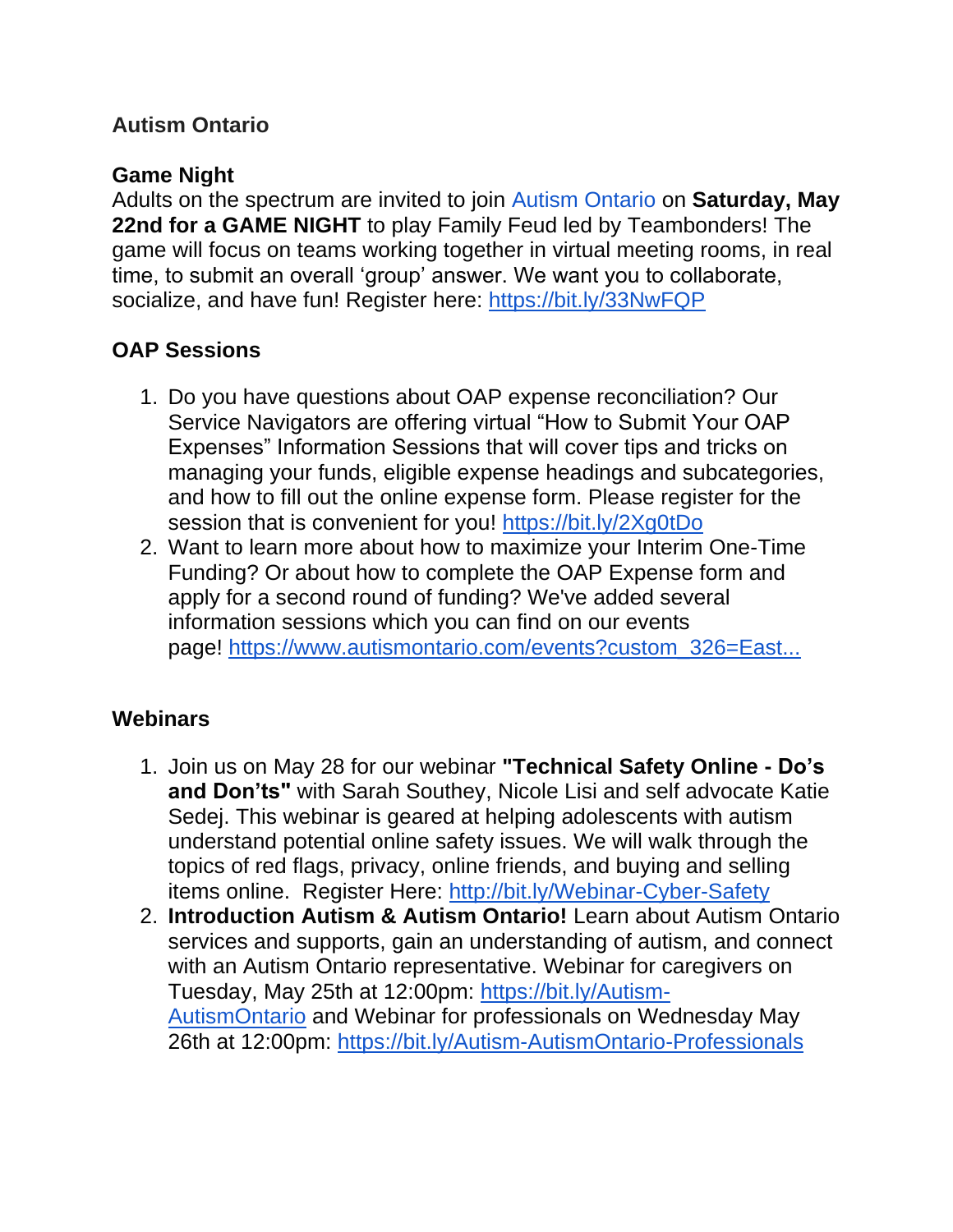## **Virtual Support Group**

Autism Moms is a new virtual support group being offered in the East Region. This support group is for mothers or mother figures who are looking for support and connection with other mothers who have children on the spectrum. It's a great opportunity to come together and talk about life's challenges, victories, and share resources in an informal setting. Autism Moms runs on the 4TH Thursday evening of each month. There will a new topic of focus for each session and additional resources/ items will be sent to families following the session. Feel free to bring your favourite beverage/snack while we meet other moms!

When: May 27th, 2021 8:00 PM through 9:00 PM - Register Here: [https://www.autismontario.com/civicrm/event/info?id=5446&fbclid=Iw](https://www.autismontario.com/civicrm/event/info?id=5446&fbclid=IwAR3zmIcSv67K-5QnwzoAAF7Qa9B7JFWYRssQ47ur1oOBrhIVIOCJoNcfHmc) [AR3zmIcSv67K-](https://www.autismontario.com/civicrm/event/info?id=5446&fbclid=IwAR3zmIcSv67K-5QnwzoAAF7Qa9B7JFWYRssQ47ur1oOBrhIVIOCJoNcfHmc)

[5QnwzoAAF7Qa9B7JFWYRssQ47ur1oOBrhIVIOCJoNcfHmc](https://www.autismontario.com/civicrm/event/info?id=5446&fbclid=IwAR3zmIcSv67K-5QnwzoAAF7Qa9B7JFWYRssQ47ur1oOBrhIVIOCJoNcfHmc)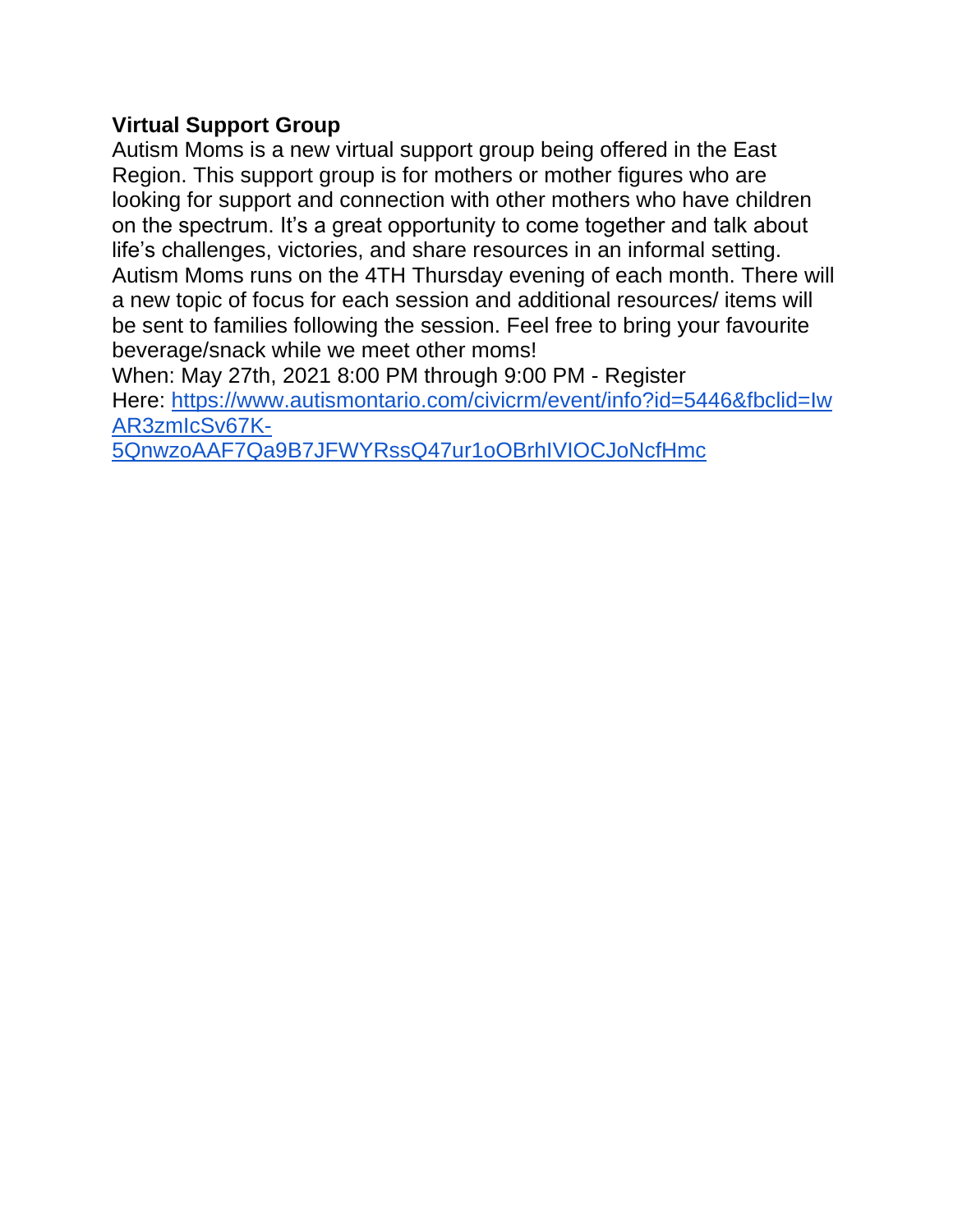## **Down Syndrome Association Update**

We are continuing to run our virtual program at this time. Through all of this we have continued to represent our membership in all ways we can, including supporting the rollout of vaccinations of those with Down syndrome and their caregivers. Happy to report that members have shared their success with booking and receiving their vaccinations. We are tentatively planning for some in person program for once restrictions lift and it is deemed safe to do so.